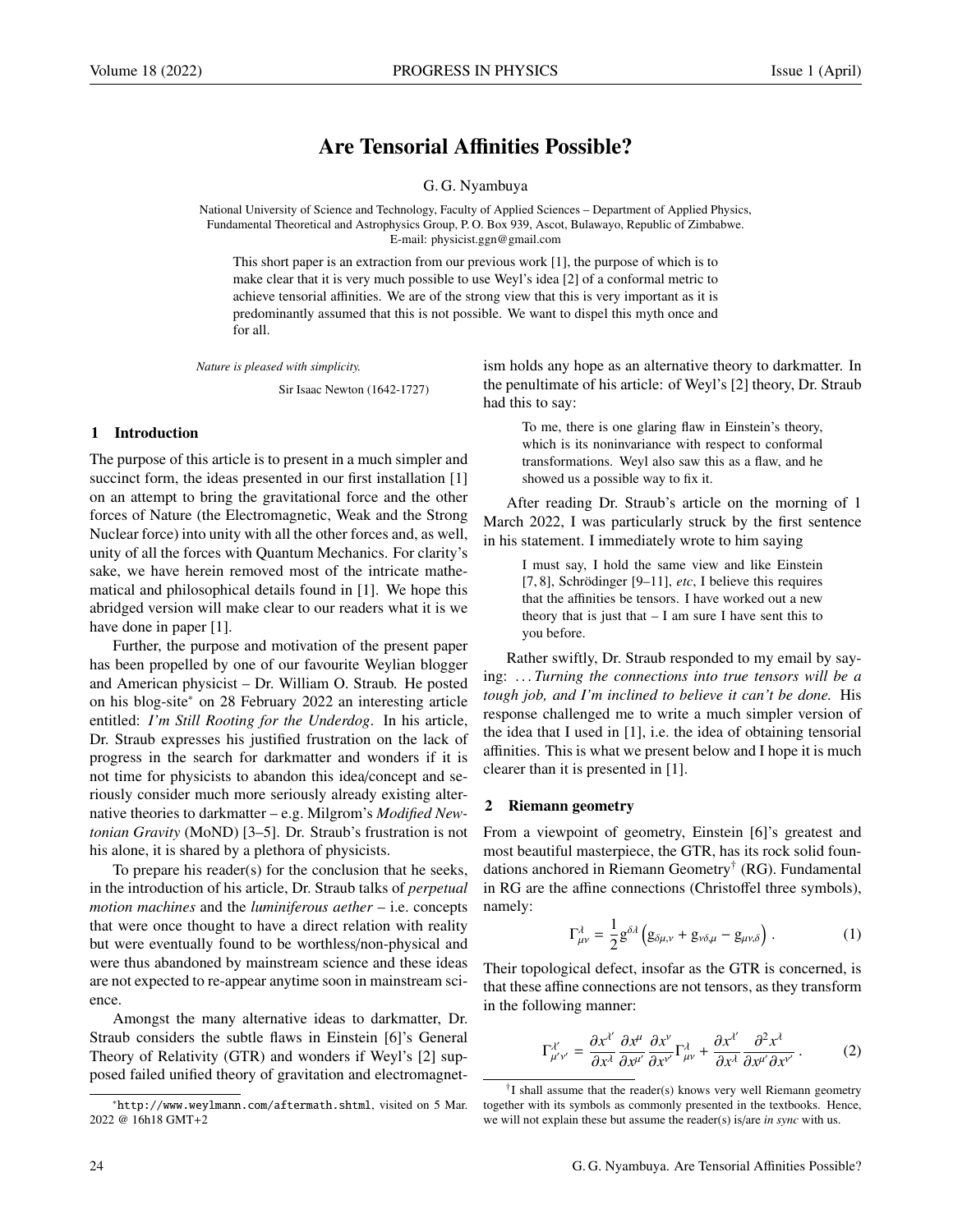The first term on the right hand side of (2) has the characteristic transformational properties of a tensor while the second term destroy the *to-be* tensorial character of the affine. If this second term on the right hand side of (2) was not present, the affine would surely be a tensor. These affine connections present a problem when it comes to the geodesic equation of motion, namely:

$$
\frac{d^2x^{\lambda}}{ds^2} - \Gamma^{\lambda}_{\mu\nu}\frac{dx^{\mu}}{ds}\frac{dx^{\nu}}{ds} = 0.
$$
 (3)

Because of the nature of the non-tensorial affine connection  $\Gamma_{\mu\nu}^{\lambda}$ , this geodesic (3) of motion does not holdfast – in the truest sense – to the depth of the letter and essence of the philosophy deeply espoused and embodied in Einstein's *Principle of Relativity* (PoE) [12], namely that physical laws must require no special set of coordinates where there are to be formulated.

The non-tensorial nature of the affine connections require that the equation of motion must first be formulated in special kind of coordinate systems known as a *geodesic coordinate systems*<sup>∗</sup> , yet the PoE forbids this. This problem has never been adequately addressed in the GTR. In order to appreciate that this indeed is a real problem, one can for example consider the fact that affinities in the GTR represent forces. A force has no relative sense of existence either by way of a coordinate transformation or a transformation between reference systems – yet, the affine connection speaks to the construction of this seemingly non-physical scenario.

That is to say: if a force exists (i.e.  $\Gamma_{\mu\nu}^{\lambda} \neq 0$ ) in one coordi-<br>the system it must exist in any arbitrary coordinate system nate system, it must exist in any arbitrary coordinate system (i.e.  $\Gamma^{\lambda'}_{\mu'\nu'} \neq 0$ ). This surely is not the case if these affinities are to transform as spelt out in (2), because you can have  $\Gamma_{\mu\nu}^{\lambda} = 0$ and  $\Gamma^{\lambda'}_{\mu'\nu'} \neq 0$ . Against all that is expected from physical and natural reality as we have come to experience it, this literally means a force has a relative sense of existence where it can be made to come into or out of existence by a mere change of the system of coordinates. If anything, coordinates are no more than a convenient way which we use to uniquely label points in space and this should not, in any way imaginable, have any physical effect whatsoever on the resultant physics thereof.

# 3 Weyl (1918)'s theory

In the first such attempt to bring gravitation and electromagnetism under one mathematical scheme, in which effort one obviously hopes for a unification of these two forces in the resulting theory, Weyl [2] realised that he could forge such a scheme if he were to supplement the metric  $g_{\mu\nu}$  of Riemann geometry with a scalar function  $\phi$  as follows:

$$
\bar{g}_{\mu\nu} = e^{2\phi} g_{\mu\nu} \,. \tag{4}
$$

The resulting affine connections from this modified Riemann metric (4) are:

$$
\overline{\Gamma}_{\mu\nu}^{\lambda} = \Gamma_{\mu\nu}^{\lambda} + W_{\mu\nu}^{\lambda}, \qquad (5)
$$

where:

$$
W_{\mu\nu}^{\lambda} = g_{\ \mu}^{\lambda} \partial_{\nu} \phi + g_{\ \nu}^{\lambda} \partial_{\mu} \phi - g_{\mu\nu} \partial^{\lambda} \phi \,, \tag{6}
$$

is the tensorial Weyl connection which results from Weyl's supplemented scalar function  $\phi$ . Insofar as its transformation between coordinates is concerned, this new tensorial affine connection of the modified Riemann geometry (hereafter, *Weyl Geometry* (WG)) is no different from the affine connection of Riemann geometry as it transforms as follows:

$$
\overline{\Gamma}^{\lambda'}_{\mu'\nu'} = \frac{\partial x^{\lambda'}}{\partial x^{\lambda}} \frac{\partial x^{\mu}}{\partial x^{\mu'}} \frac{\partial x^{\nu}}{\partial x^{\nu'}} \overline{\Gamma}^{\lambda}_{\mu\nu} + \frac{\partial x^{\lambda'}}{\partial x^{\lambda}} \frac{\partial^2 x^{\lambda}}{\partial x^{\mu'} \partial x^{\nu'}}.
$$
(7)

So, from a viewpoint of topology, WG is the same as RG.

Now, if this Weyl scalar is chosen such that:

$$
\phi = \kappa_0 \int A_\alpha dx^\alpha, \tag{8}
$$

then the tensorial Weyl connection becomes:

$$
W_{\mu\nu}^{\lambda} = \delta^{\lambda}_{\ \mu} A_{\nu} + \delta^{\lambda}_{\ \nu} A_{\mu} - \delta_{\mu\nu} A^{\lambda} \,, \tag{9}
$$

where  $A_{\mu}$ , is (here) a (dimensionless) four-vector and the  $\delta$ 's are the usual Kronecker delta functions, and  $\kappa_0$  is a constant with the dimensions of inverse length and this constant has been introduced for the purposes of dimensional consistency, since we here assume that the four-vector  $A<sub>u</sub>$  and the Weyl scalar  $\phi$  are dimensionless physical quantities.

The versatile and agile Weyl [2] was quick to note that this new Christoffel-Weyl affine (5) is invariant under the following rescaling of the metric  $g_{\mu\nu}$  and the four vector  $A_{\mu}$ :

$$
\mathbf{g}_{\mu\nu} \quad \longrightarrow \quad e^{2\Phi} \mathbf{g}_{\mu\nu} \nA_{\mu} + \kappa_0^{-1} \partial_{\mu} \Phi \quad \Rightarrow \quad \overline{\Gamma}^{\lambda}_{\mu\nu} \longmapsto \overline{\Gamma}^{\lambda}_{\mu\nu}, \quad (10)
$$

where  $\Phi = \Phi(r, t)$  is a well-behaved, arbitrary, smooth, differentiable, integrable and uniform continuous scalar function.

Now, because Maxwell [13]'s electromagnetic theory is invariant under the same gauge transformation which the fourvector  $A_{\mu}$  has been subjected to in (10), the great mind of Weyl seized this beautiful golden moment and identified this four-vector  $A_\mu$  with the electromagnetic four-vector potential. Weyl went on to assume that the resulting theory was a unified field theory of gravitation and Maxwellian electrodynamics. Weyl's hopes were monumentally dashed, first starting with Einstein's lethal critique of the theory. Later, others joined Einstein in their critique and dismissal of Weyl's theory, where they argued that despite its irresistible grandeur and exquisite beauty, Weyl's theory can not possibly describe the measured reality of the order of the present world.

<sup>∗</sup>A geodesic coordinate system is one in which the Christoffel three symbols  $(\Gamma_{\mu\nu}^d)$  vanish at all points on the given set of coordinates – i.e.  $\Gamma_{\mu\nu}^d = 0$ .<br>An example is the flat rectangular  $(\gamma, \mu, \tau)$  system of coordinates. However An example is the flat rectangular (*x*, y,*z*) system of coordinates. However, when one moves from this  $(x, y, z)$  rectangular system of coordinates to, say, the spherical  $(r, \theta, \varphi)$  the resulting affine  $(\Gamma^{\lambda'}_1)$  is not zero  $-\mathbf{i} e^{-\Gamma^{\lambda'}_1} \neq 0$ the spherical  $(r, \theta, \varphi)$ , the resulting affine  $(\Gamma_{\mu'}^{\lambda'}$  $\frac{\partial^2 u}{\partial u^{\prime} v^{\prime}}$  is not zero – i.e.  $\Gamma_{\mu}^{\lambda'}$  $u'_{\mu'\nu'}\neq 0.$